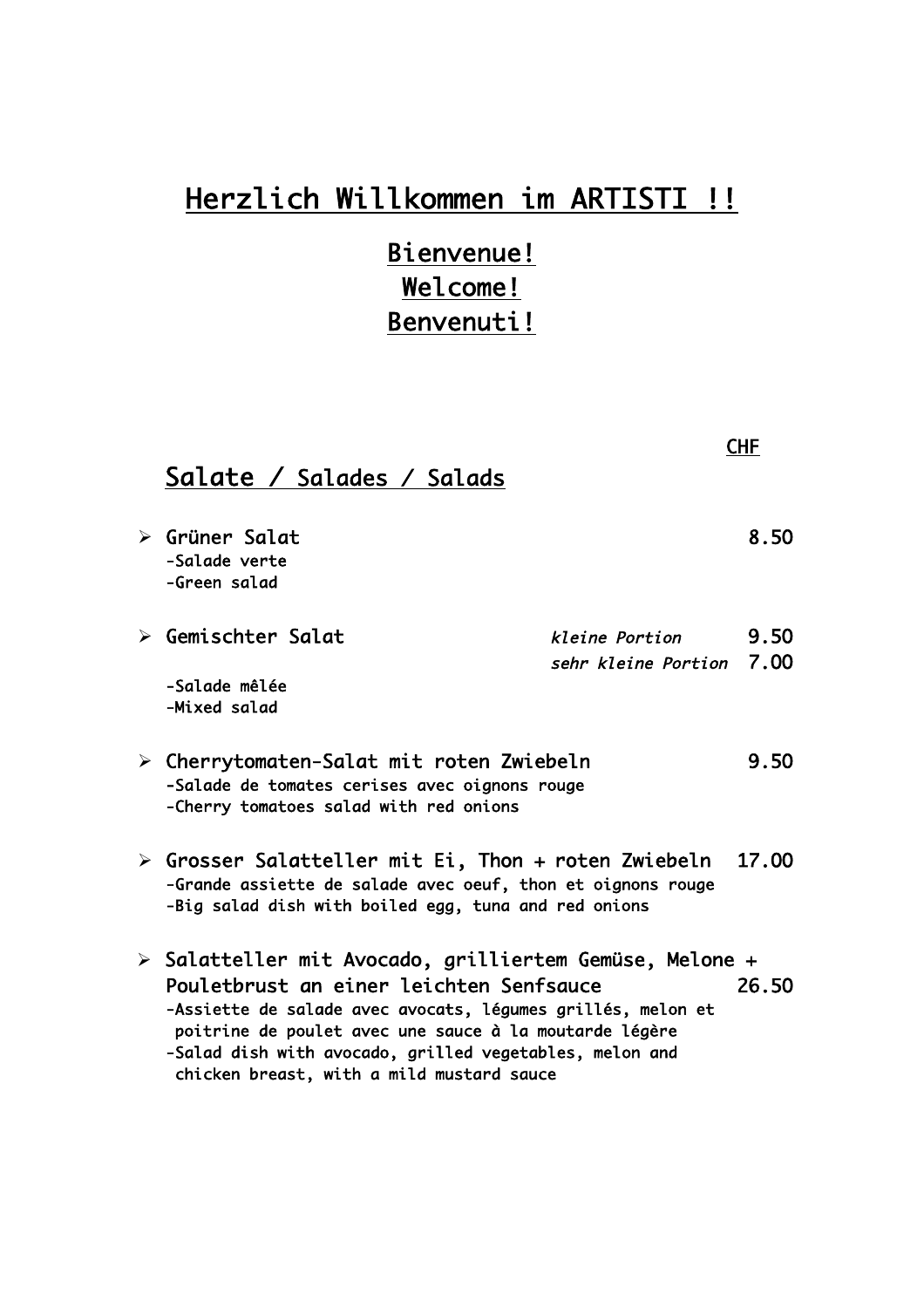#### Vorspeisen / Entrées / Starters

 $\triangleright$  Rinds-Carpaccio mit in Öl eingelegten Pilzen, italien. Hartkäse-Splittern, Sellerie + Trüffelöl klein 18.00 gross 26.OO -Carpaccio de boeuf avec champignons mariné, copeaux du fromage dur italien, céleri et huile de truffe -Beef carpaccio with pickled mushrooms, italian hard cheese shavings, celery and truffle oil Ø Bruschetta "Irish Style" minimum 3 Stk. 17.OO  $\rightarrow$  dann jedes zusätzliche Stück 4.00 (mit schwarzem Brot, Philadelphia, geräuchertem Lachs, Rucola, Kapern und Zitrone) -(pain noir, fromage philadelphia, saumon fumé, roquette, câpres et citron) -(brown bread, philadelphia cheese, smoked salmon, rocket, capers and lemon) Ø Bruschetta mit Tomaten minimum 3 Stk. 9.OO  $\rightarrow$  dann jedes zusätzliche Stück 2.50 (mit Brot, Tomaten, Basilikum und Knoblauch) -(pain, tomates, basilic et ail) -(bread, tomatoes, basil and garlic) Ø Büffelmozzarella mit gegrilltem Gemüse, Cherrytomaten und Salat klein 14.50 gross 18.OO -Mozzarella de buffle avec légumes grillés, tomates cerises et salade -Buffalo mozzarella cheese with grilled vegetables, cherry tomatoes and salad Ø Escargots (Schnecken) mit Kräuterbutter (6 Stk.) 13.OO -Escargots de Bourgogne au beurre -Escargots with herb butter Ø Tagessuppe 9.5O -Potage du jour -Soup of the day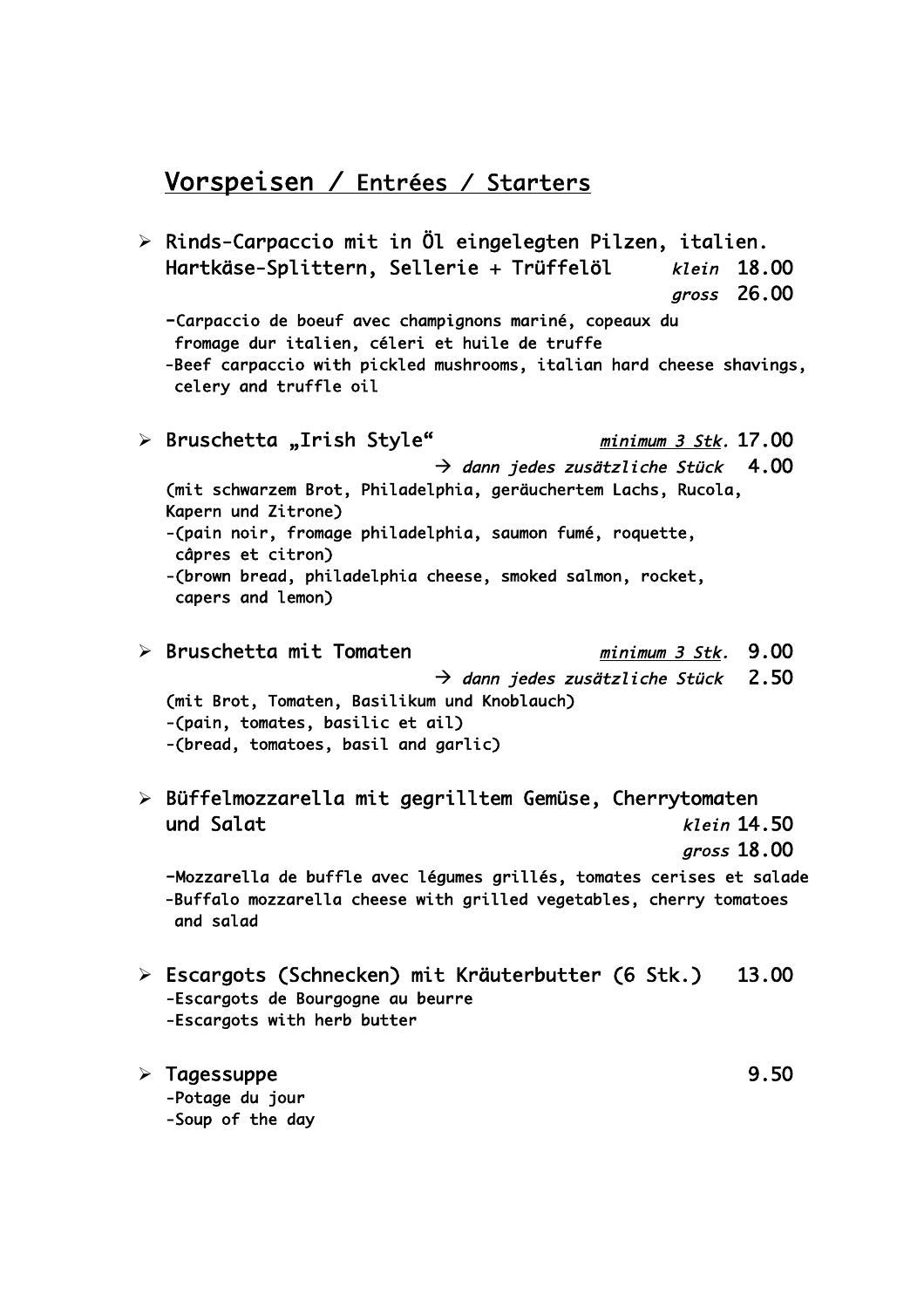### Hauptgerichte / Plats principaux / main dishs

- Ø Frische Caramelle (Teigwaren-Spezialität aus Venedig, gefüllt mit Ricotta und Kräutern) an Trüffelsauce 26.OO -Caramelle frais (spécialité pâtes Vénitienne farcies avec la Ricotta, fines herbes) et une sauce aux truffes -Fresh Caramelle (Venice pasta specialty filled with ricotta and fresh herbs) with a truffle sauce
- Ø Hausgemachte Pappardelle (Teigwaren) mit Lachs 23.OO -Pappardelle (pâtes) maison au saumon -Home made pappardelle (pasta) with salmon
- Ø Spaghetti alla carbonara 21.OO -Spaghetti à la carbonara -Spaghetti carbonara (bacon, parmesan, egg yolk)
- $\triangleright$  Flambierte Spaghetti "Ciccio bomba" (mit Peperoni, Rahm, Zwiebeln, Bratensauce, Peperoncino, Whiskey, Pilze) 2O.OO -Spaghettis flambés "Ciccio bomba" (avec poivrons, oignons, crème, jus de viande, peperoncino, whiskey, champignons) -Flambéed spaghetti "Ciccio bomba" (with peppers, onions, cream, gravy, peperoncino, whiskey, mushrooms)
- $\ge$  Thai Nudeln mit Poulet, Hoisinsauce + Thaigemüse 24.50 -Nouilles Thai avec du poulet, Sauce Hoisin et légumes Thai -Thai noodles with chicken, hoisin sauce and Thai vegetables
- $\triangleright$  Spaghetti mit Riesencrevetten, Cherrytomaten, Knoblauch und Olivenöl, leicht scharf 27.OO -Spaghetti avec crevettes géantes, tomates cerises, ail et huile d'olives, légèrement fort -Spaghetti with king prawns, cherry tomatoes, garlic and olive oil, slightly hot
- Ø Risotto mit Gemüse 21.OO -Risotto aux légumes -Risotto with vegetables
- Ø Risotto mit schwarzem Trüffel 26.OO -Risotto aux truffes noires -Risotto with black truffle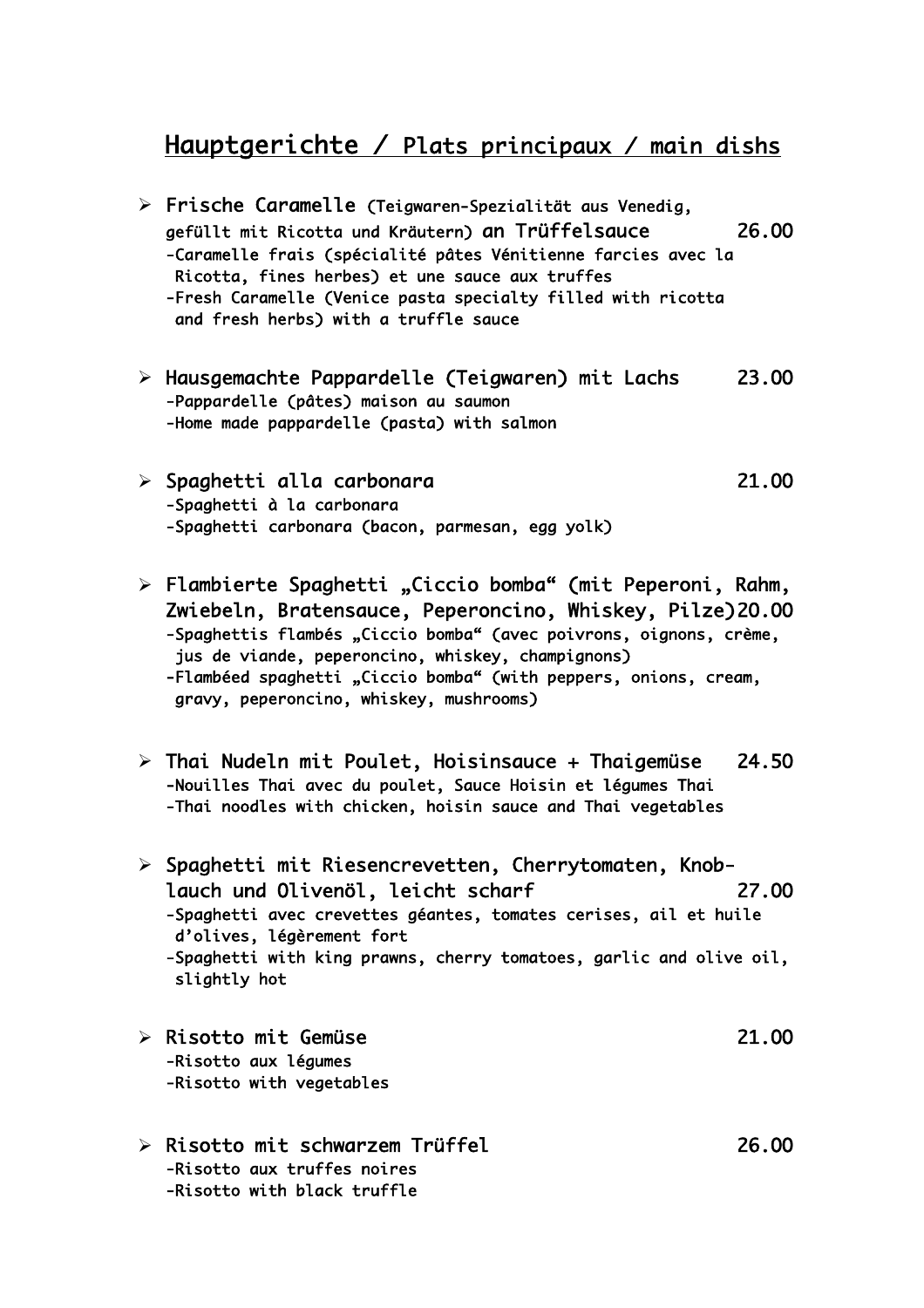## Fisch / Poissons / Fish

- Ø Wolfsbarsch-Filets im Pistazienmantel, serviert mit Spinat + Salzkartoffeln 29.5O -Filets de loup de mer enrobés de pistache, servi avec épinards et pommes de terre nature -Whole seabass filets coated with pistachio, served with spinach and boiled potatoes
- Ø Thai gelbes Curry mit Riesen-Crevettenschwänzen und Thai Gemüse, serviert mit Basmatireis 28.5O -Curry jaune thai avec queues de crevettes géantes et légumes thai, servi avec riz basmati -Thai yellow Curry with king prawn tails and thai vegetables, served with basmatirice
- Ø Lachs vom Ofen im Mohnsamen-Mantel, auf einem Gemüse-Beet, serviert mit Safransauce 28.5O -Saumon au four enrobé des graines de pavot, sur un lit de légumes, servi avec une sauce safran -Baked salmon steak coated with seeds of field poppy, on a bed of vegetables, served with a saffron sauce

Herkunft Fleisch: Rind: Schweiz, Uruguay, Paraguay, Irland, Schwein: Schweiz, Huhn: Italien und Schweiz, Kalbs(leber): Schweiz und Holland Herkunft Fisch: Lachs: Norwegen, Wolfsbarsch: Griechenland, Riesencrevetten/Crevettenschwänze: Vietnam à und die Schnecken: Frankreich